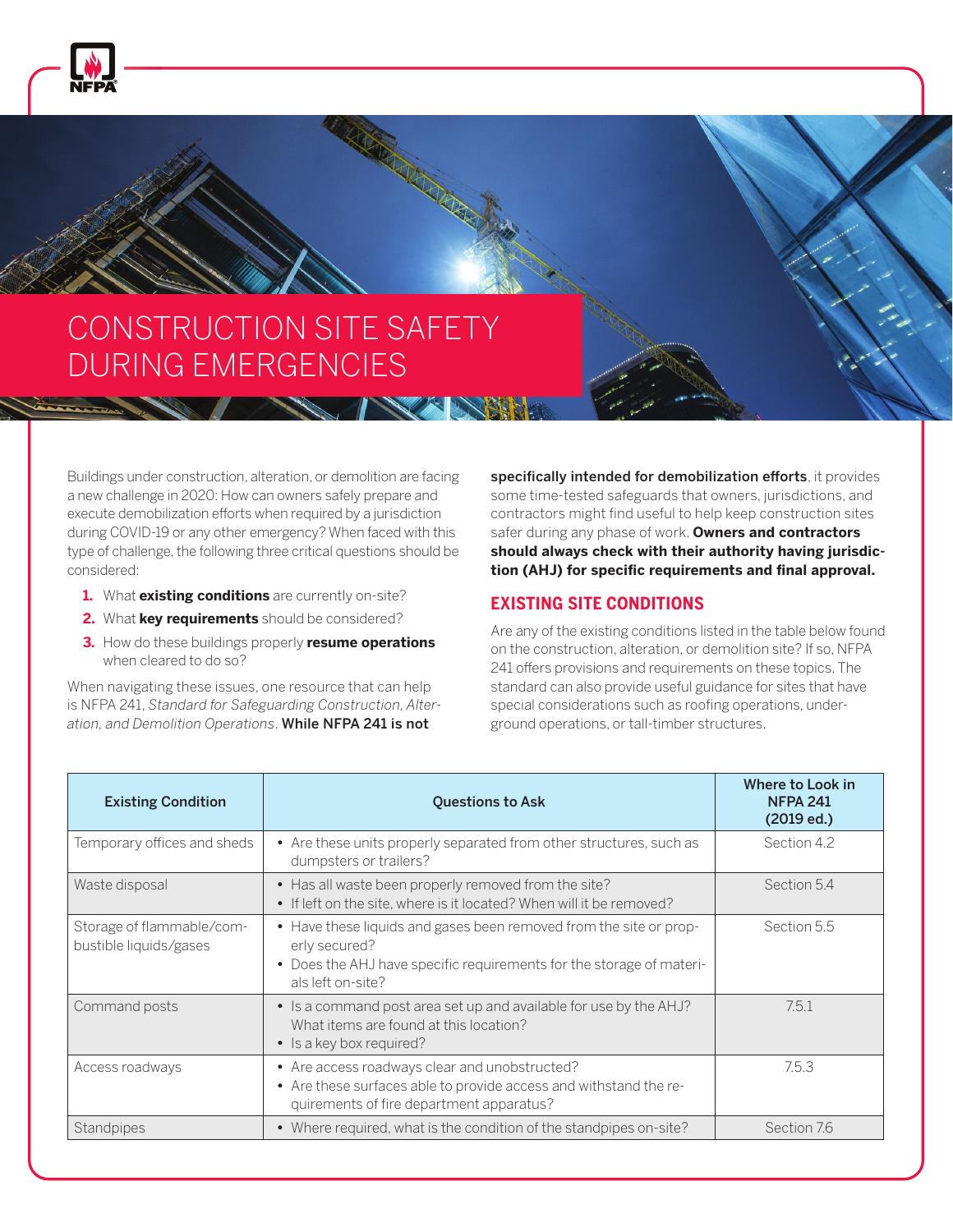

# CONSTRUCTION SITE SAFETY DURING EMERGENCIES *CONTINUED*

## **KEY REQUIREMENTS TO CONSIDER**

### Fire Safety Program

What should be considered in order to safely demobilize a construction site and keep it secure during a shutdown? One of the most important tools in NFPA 241 is the development of a fire safety program (see 7.1.2). The fire safety program contains eight items that need to be properly planned for and actively addressed by the property owner. Five important items of the fire safety program to consider are as follows:

#### **1. Good housekeeping**

- $\vee$  What is the current status of your site?
- $\vee$  Are loose combustible materials overflowing from dumpsters, stacked in certain areas, or lying loosely?
- $\vee$  Is there a timely plan in place to safely remove these items?
- $\blacktriangleright$  Has a simple visual inspection been completed?

#### **2. On-site security**

- $\vee$  Is your site adequately protected/secured, including proper fencing?
- $\vee$  If security is provided, is it clear what the expectations are at off-hours? Ensuring that proper protocols are in place can help limit unwanted entry, property loss, or injury.

#### **3. Fire protection systems**

- $\vee$  What is the status of the fire protection systems on the site as it currently stands?
- $\vee$  Is access to the water supply valves or fire department connections (FDCs) readily accessible, even when a site is shut down?
- $\vee$  Are openings within floors, walls, and ceilings properly protected for both fire and safety? Knowing the status of these systems—as well as any impairments—is a crucial protection step that should not be ignored.

### **4. Rapid communication**

- $\vee$  Who is on-site?
- $\vee$  Who is not on-site?
- $\vee$  Is there a good communication plan in place that

includes up-to-date contact information to share with relevant stakeholders?

#### **5. Protection of existing structures**

- $\vee$  In the efforts to prepare another site, have any structures, roadways, or neighbors potentially been compromised?
- $\blacktriangleright$  Are the site borders clearly marked to maintain access for the fire department?

## **Fire Prevention Program Manager**

Often, the owner will designate a representative, known as the **fire prevention program manager** (FPPM) to carry out the fire safety program to completion (see Section 7.2). The FPPM is responsible for several items that aid in this endeavor. Three important tasks for the FPPM to consider include:

#### **1. Fire protection devices**

- $\vee$  Has the FPPM ensured that enough devices—such as fire extinguishers—are on-site?
- $\blacktriangleright$  Have the workers that remained on-site been trained to properly use these devices?
- $\vee$  Have these devices been properly maintained and serviced accordingly?

### **2. Inspections**

- $\vee$  The FPPM is responsible for inspections of the site, as determined by the AHJ. How is the site still being inspected?
- $\vee$  Who is performing the inspection?
- $\vee$  Are records being maintained?
- $\blacktriangleright$  How are issues being communicated, and to whom?

#### **3. Impairments**

- $\blacktriangleright$  Are there any impairments to any fire protection/fire alarm systems?
- $\vee$  If so, what is the plan to address the impairment(s)? The FPPM should be aware of such impairments and work with the proper parties to actively address any issues.